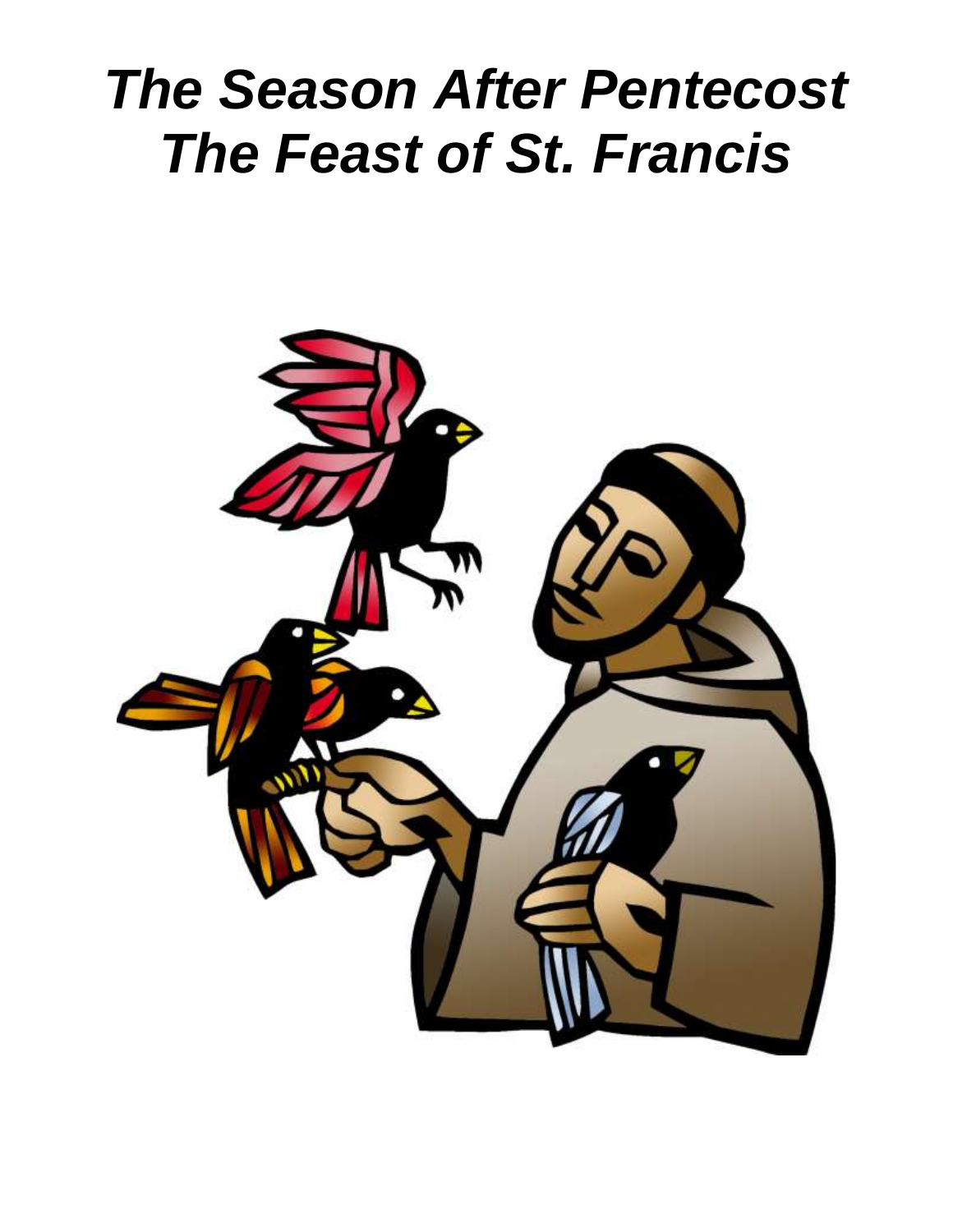### *The Season After Pentecost: The Feast of St. Francis Sunday* ELW Service of the Word St. Paul Lutheran Church—October 4th, 2020– 10:00 A.M.

#### **Introduction to the day**

*Born into the family of a wealthy merchant, Francis gave up his inheritance to serve poor people. He formed the Order of Friars Minor (called Franciscans), who took on poverty and the task of preaching "using words if necessary." Francis had a spirit of gratitude for all of God's creation. Francis urges us to look to Christ as a model of humility, putting the interests of others above our own, seeing the face of Christ in the "least of these."*

**PRELUDE** *Favorites from the Church Year*

### **CONFESSION AND FORGIVENESS**

*All may make the sign of the cross, the sign marked at baptism, as the presiding minister begins*.

Blessed be the holy Trinity,  $+$  one God, who creates, redeems, and sustains us and all of creation. **Amen.**

Let us confess our sin in the presence of God and of one another.

*Silence is kept for reflection.*

Faithful God, **have mercy on us. We confess that we are captive to sin and cannot free ourselves. We turn from your loving embrace and go our own ways. We pass judgment on one another before examining ourselves. We place our own needs before those of our neighbors. We keep your gift of salvation to ourselves. Make us humble, cast away our transgressions, and turn us again to life in you through Jesus Christ, our Savior and Lord. Amen.**

God hears the cries of all who call out in need, and through his death and resurrection, Christ has made us his own. Hear the truth that God proclaims: Your sins are forgiven in the name of  $\pm$  Jesus Christ. Led by the Holy Spirit, live in freedom and newness to do God's work in the world. **Amen.**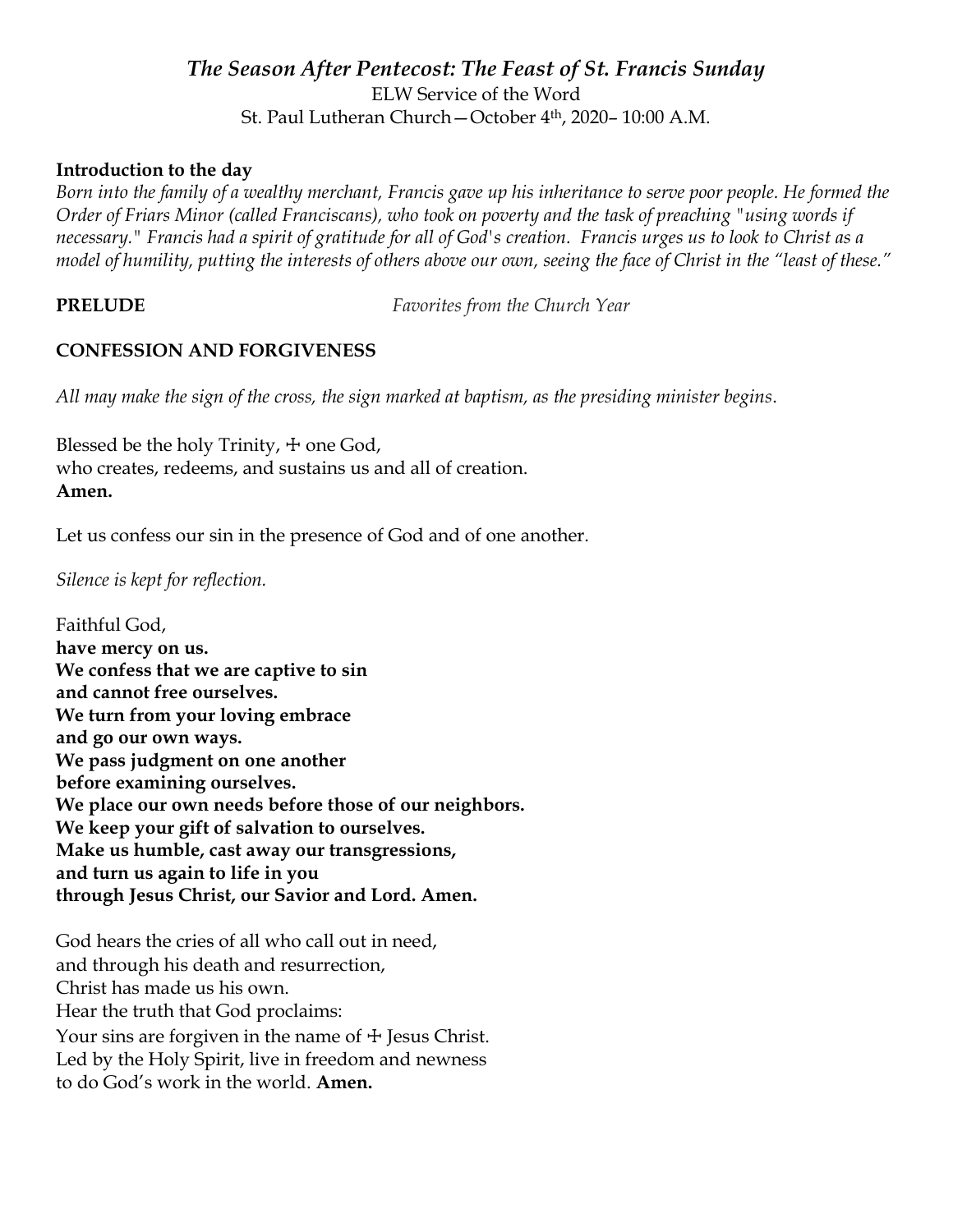# Come, Thou Fount of Every Blessing



Text: Robert Robinson, 1735-1790, alt. Music: NETTLETON, J. Wyeth, Repository of Sacred Music, Part II, 1813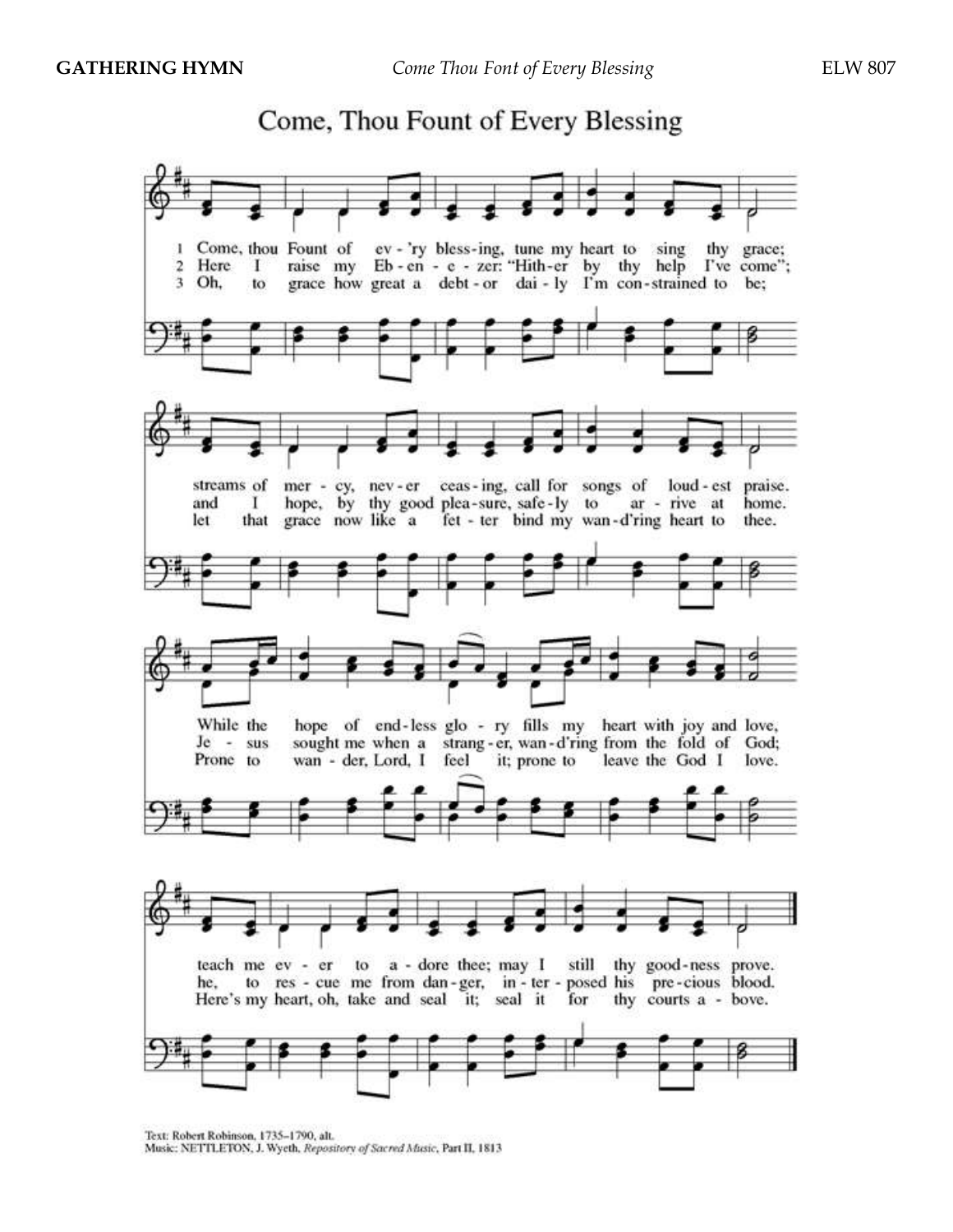#### **GREETING**

The grace of our Lord Jesus Christ, the love of God, and the communion of the Holy Spirit be with you all.

#### **And also with you.**

#### **PRAYER OF THE DAY**

Let us pray.

Beloved God, **from you come all things that are good. Lead us by the inspiration of your Spirit to know those things that are right, and by your merciful guidance, help us to do them, through Jesus Christ, our Savior and Lord. Amen.**

#### **FIRST READING Ecclesiastes 3:1-6**

We chose this reading as a part of the Rite of Farewell and Blessing for Pastor Anne.

A reading from Ecclesiastes.

<sup>1</sup>For everything there is a season, and a time for every matter under heaven: <sup>2</sup>a time to be born, and a time to die; a time to plant, and a time to pluck up what is planted; <sup>3</sup>a time to kill, and a time to heal; a time to break down, and a time to build up;  $4a$  time to weep, and a time to laugh; a time to mourn, and a time to dance;  $5a$  time to throw away stones, and a time to gather stones together; a time to embrace, and a time to refrain from embracing;  $6a$  time to seek, and a time to lose...

Word of God, Word of Life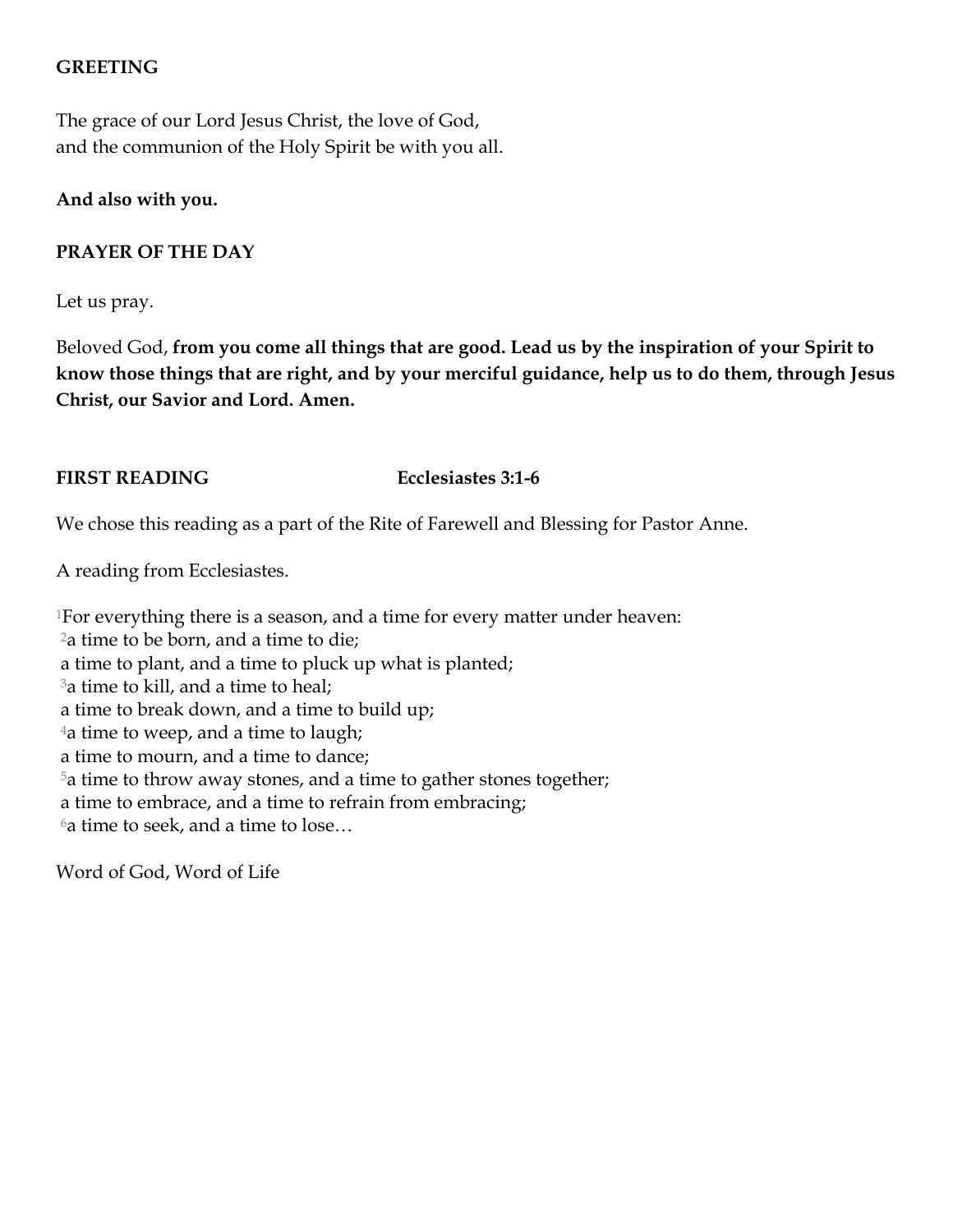

Psalm 19:8

Psalm refrain reproduced from Psalter for Worship Year A C 2007 Augsburg Fortress. May be reproduced by permission for local use only.

<sup>1</sup>The heavens declare the glo-  $\mid$  ry of God,

and the sky proclaims its | maker's handiwork.

<sup>2</sup>**One day tells its tale | to another,**

#### **and one night imparts knowledge | to another.**

<sup>3</sup>Although they have no | words or language,

and their voices | are not heard,

- <sup>4</sup>**their sound has gone out into all lands, and their message to the ends | of the world, where God has pitched a tent | for the sun.**
- <sup>5</sup>It comes forth like a bridegroom out | of his chamber; it rejoices like a champion to | run its course.
- $6$ It goes forth from the uttermost edge of the heavens and runs about to the end of  $\parallel$  it again; nothing is hidden from its | burning heat. **R**
- <sup>7</sup>The teaching of the LORD is perfect and re- | vives the soul;

the testimony of the LORD is sure and gives wisdom to | the simple.

- <sup>8</sup>**The statutes of the LORD are just and re- | joice the heart;**
- **the commandment of the LORD is clear and gives light | to the eyes.**
- <sup>9</sup>The fear of the LORD is clean and en- | dures forever;

the judgments of the LORD are true and righteous | altogether.

- <sup>10</sup>**More to be desired are they than gold, more than | much fine gold, sweeter far than honey, than honey | in the comb. R**
- $11$ By them also is your ser-  $|$  vant enlightened,
	- and in keeping them there is | great reward.
- <sup>12</sup>**Who can detect one's | own offenses?**
	- **Cleanse me from my | secret faults.**
- <sup>13</sup>Above all, keep your servant from presumptuous sins; let them not get dominion  $\vert$  over me; then shall I be whole and sound, and innocent of a  $|$  great offense.
- <sup>14</sup>**Let the words of my mouth and the meditation of my heart be acceptable | in your sight, O LORD, my strength and | my redeemer. R**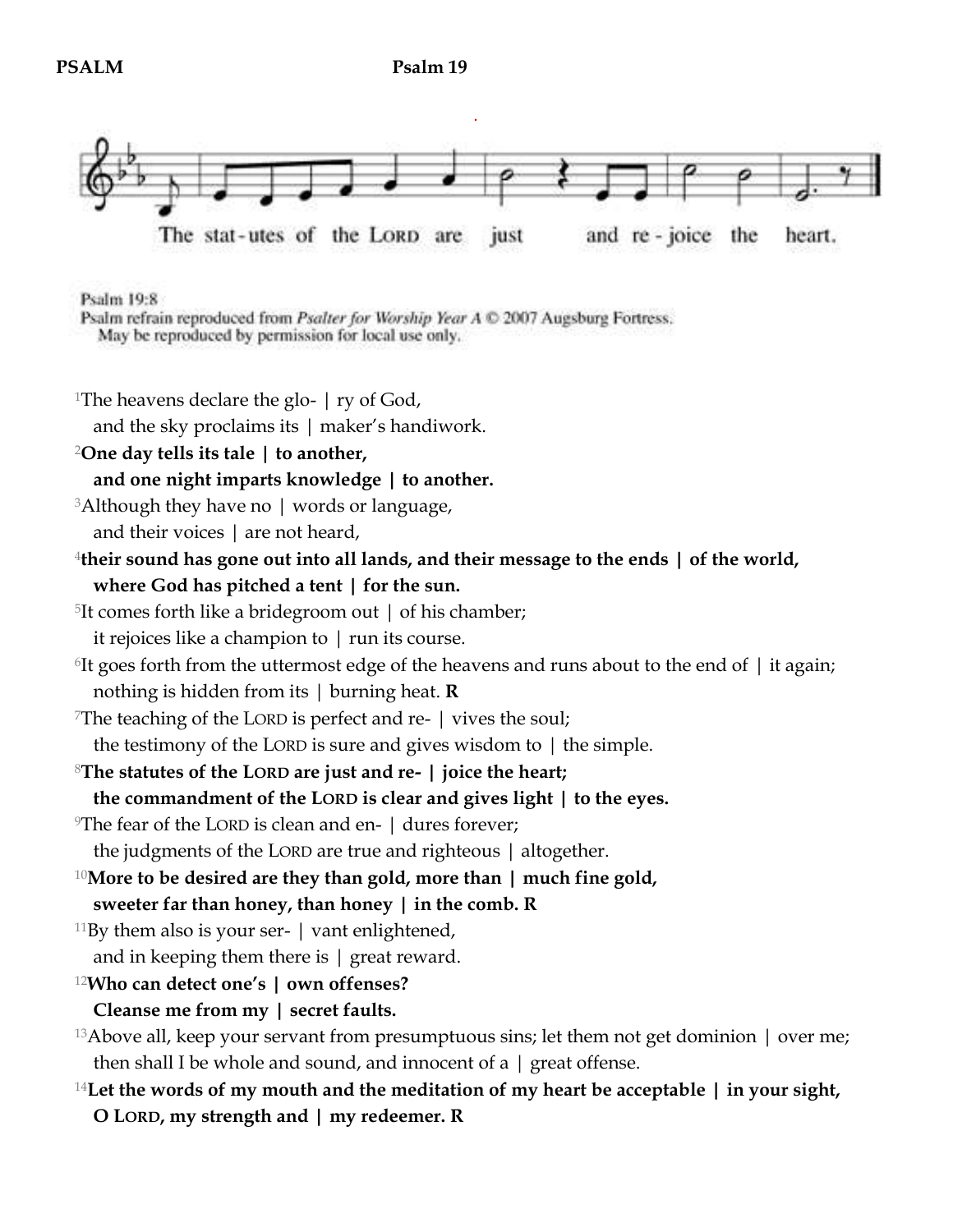

### **GOSPEL ACCLAMATION (from Setting 9)**

THE GOSPEL Matthew 25: 34-40

The holy gospel according to Matthew. **Glory to you, O Lord.**

 $34$ Then the king will say to those at his right hand, 'Come, you that are blessed by my Father, inherit the kingdom prepared for you from the foundation of the world;  $35$  for I was hungry and you gave me food, I was thirsty and you gave me something to drink, I was a stranger and you welcomed me, 36I was naked and you gave me clothing, I was sick and you took care of me, I was in prison and you visited me.' 37Then the righteous will answer him, 'Lord, when was it that we saw you hungry and gave you food, or thirsty and gave you something to drink? 38And when was it that we saw you a stranger and welcomed you, or naked and gave you clothing? 39And when was it that we saw you sick or in prison and visited you?' <sup>40</sup>And the king will answer them, 'Truly I tell you, just as you did it to one of the least of these who are members of my family, you did it to me.'

The gospel of the Lord. **Praise to you, O Christ.**

**THE RITE OF FAREWELL AND BLESSING FOR PASTOR ANNE (See separate document** 

**THE SERMON** *THE SERMON* 

 **sent with bulletin)**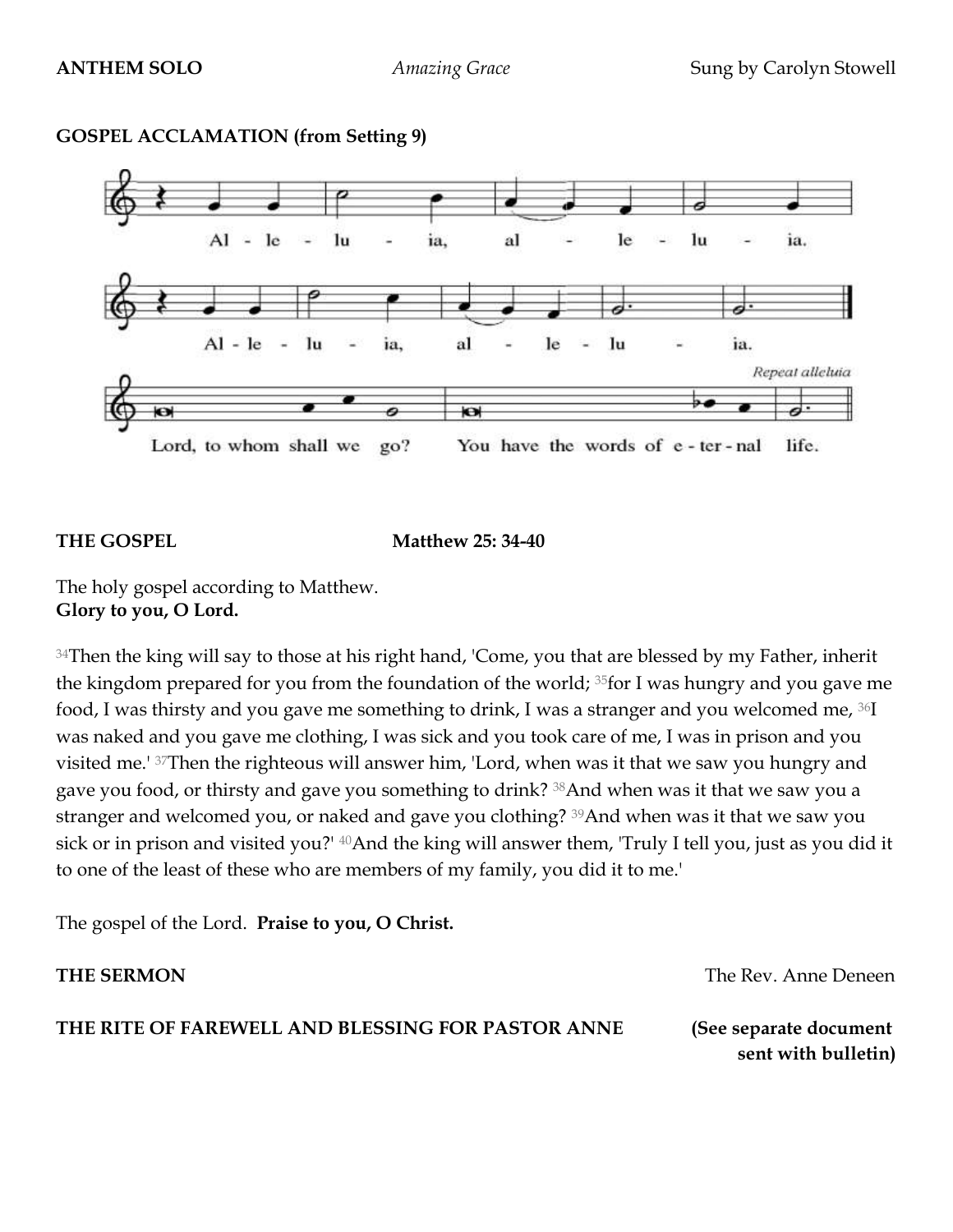



Text: Robert Lowry, 1826-1899<br>Music: HANSON PLACE, Robert Lowry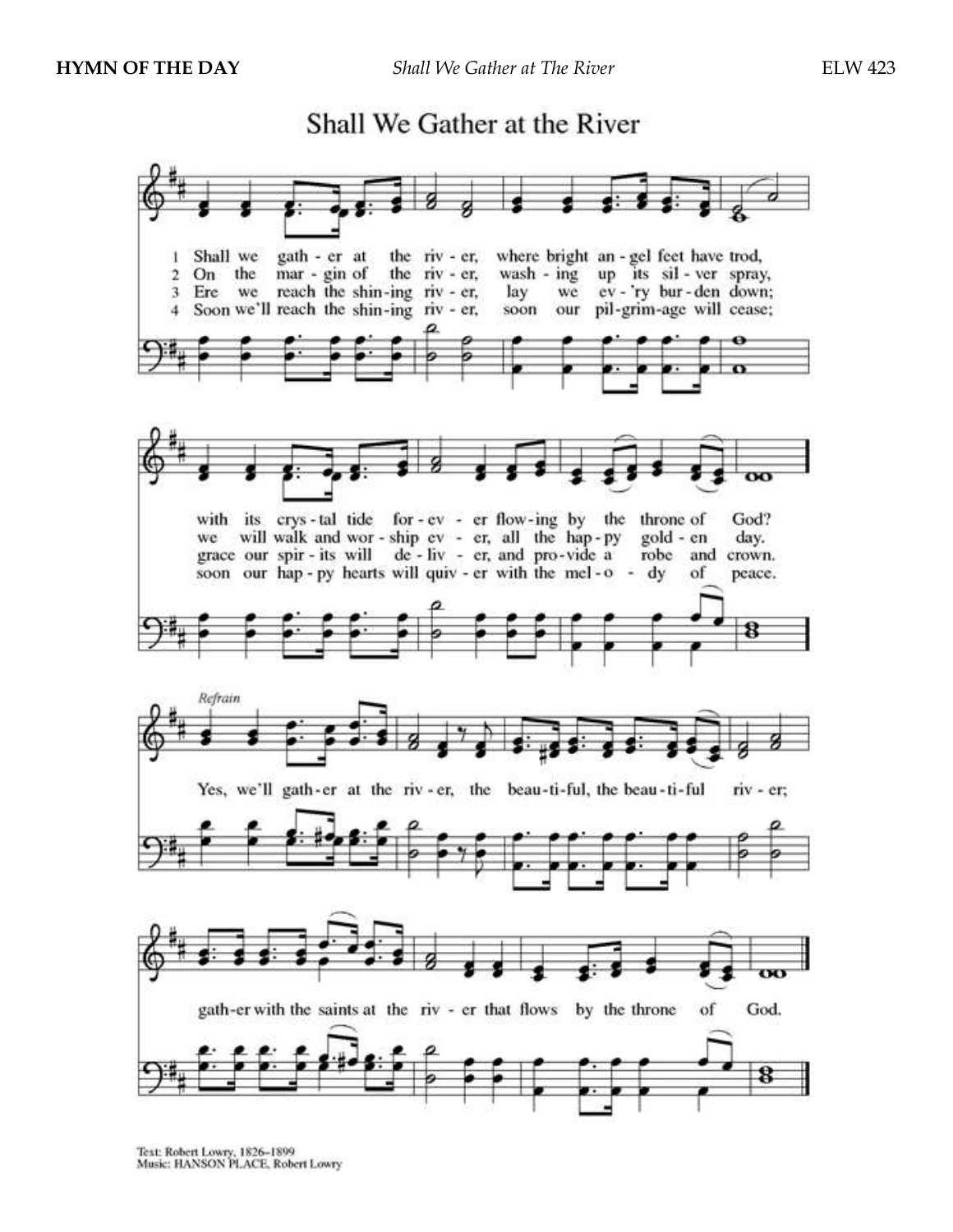#### **PRAYERS OF INTERCESSION**

With confidence in God's grace and mercy, let us pray for the church, the world, and all those in need.

### *A brief silence.*

Holy God, you call us to work for peace and justice in your vineyard. Refresh the church with your life, that we may bear fruit through work and service. Lord, in your mercy, **hear our prayer.**

Thank you for the abundant harvest of the earth. Bless and care for those whose hands bring the fruits of the earth to the tables of all who hunger. May we be inspired by your servants who cared deeply for your creation, especially Francis of Assisi, whom we commemorate today*.* Bless all your creatures, great and small, from elephants to turtles, all our beloved pets, from iguanas to greyhounds, all flocks and herds, from migrating geese to cows in the fields, all the tiniest living beings and the largest, from diatoms to Great Blue Whales, Lord, in your mercy, **hear our prayer.**

Curb the impulses of greed and pride that lead us to take advantage of others. Grant that world leaders especially in the most at risk lands, seek the fruits of the kingdom for the good and welfare of all people. Lord, in your mercy, **hear our prayer.**

Sustain all who suffer with the promise of new life. Assured of your presence, heal our pain and suffering, and equip us to embrace all bodies aching for wholeness of mind, body, and soul. We call to mind those who are struggling today especially those on our prayer list, and those whose names we offer now…Lord, in your mercy, **hear our prayer.**

We pray for all managers in our community and for all who seek employment. Give hope and a future to those who lack meaningful work, those who have been marginalized or abused in the workplace, and those who desire new opportunities. Lord, in your mercy, **hear our prayer.**

### *Here other intercessions may be offered.*

Thank you for the saints who teach us to live faithfully in your vineyard. Bless our beloved friends and family who have gone before us, especially The Rev. Dr. Janet MacGray, Mrs. Anne Morey, Mr. Bob Gorrell, Mrs. Doris Prouty, and Carol Gray's mother, Mary E. Vargo, who died this past week. May our chorus join theirs until our labor is complete. Lord, in your mercy, **hear our prayer.**

Listen as we call on you, O God, and enfold in your loving arms all for whom we pray, in the name of Jesus Christ our Lord. **Amen.**

#### **THE EXCHANGE OF PEACE**

The peace of Christ be with you always. **And also with you.**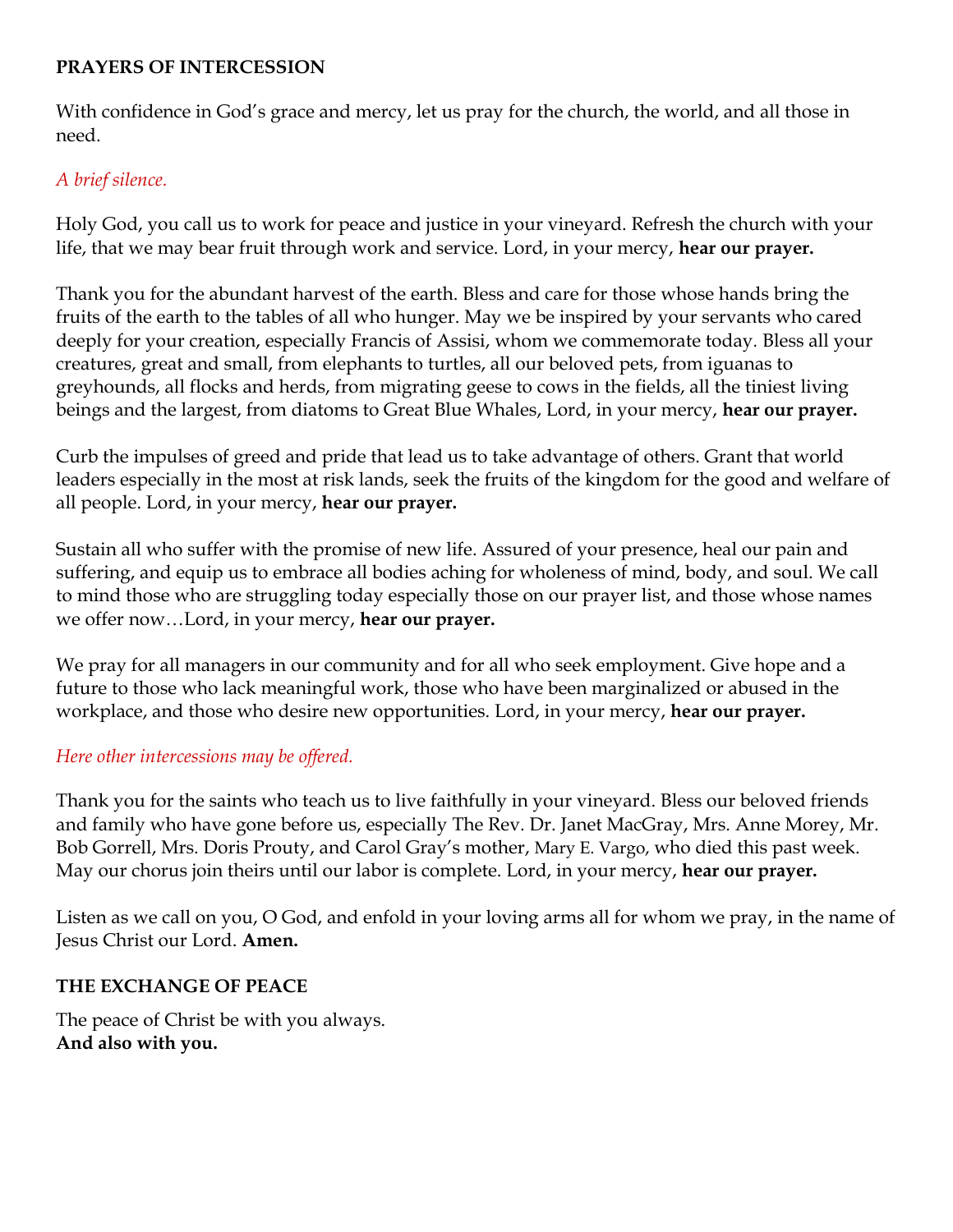**OFFERTORY SONG** *Take, Oh Take Me as I Am*

## Take, Oh, Take Me As I Am



Duplication in any form prohibited without permission or valid license from copyright administrator.

#### **THANKSGIVING FOR THE WORD**

Gracious and merciful God, slow to anger, rich in love, we bless your name and give you thanks. In our need, you make haste to help us. You plant us beside streams of your wisdom, teach us in pastures greening with truth, and guide us on the path of your promise. By your Spirit awaken our faith, that, feasting on your Word, we may love you more fully and serve our neighbor more faithfully; through Jesus Christ, our Savior and Lord. **Amen.**

#### **LORD'S PRAYER**

**Our Father, who art in heaven, hallowed be thy name, thy kingdom come, thy will be done, on earth as it is in heaven. Give us this day our daily bread; and forgive us our trespasses, as we forgive those who trespass against us; and lead us not into temptation, but deliver us from evil. For thine is the kingdom, and the power, and the glory, forever and ever. Amen.**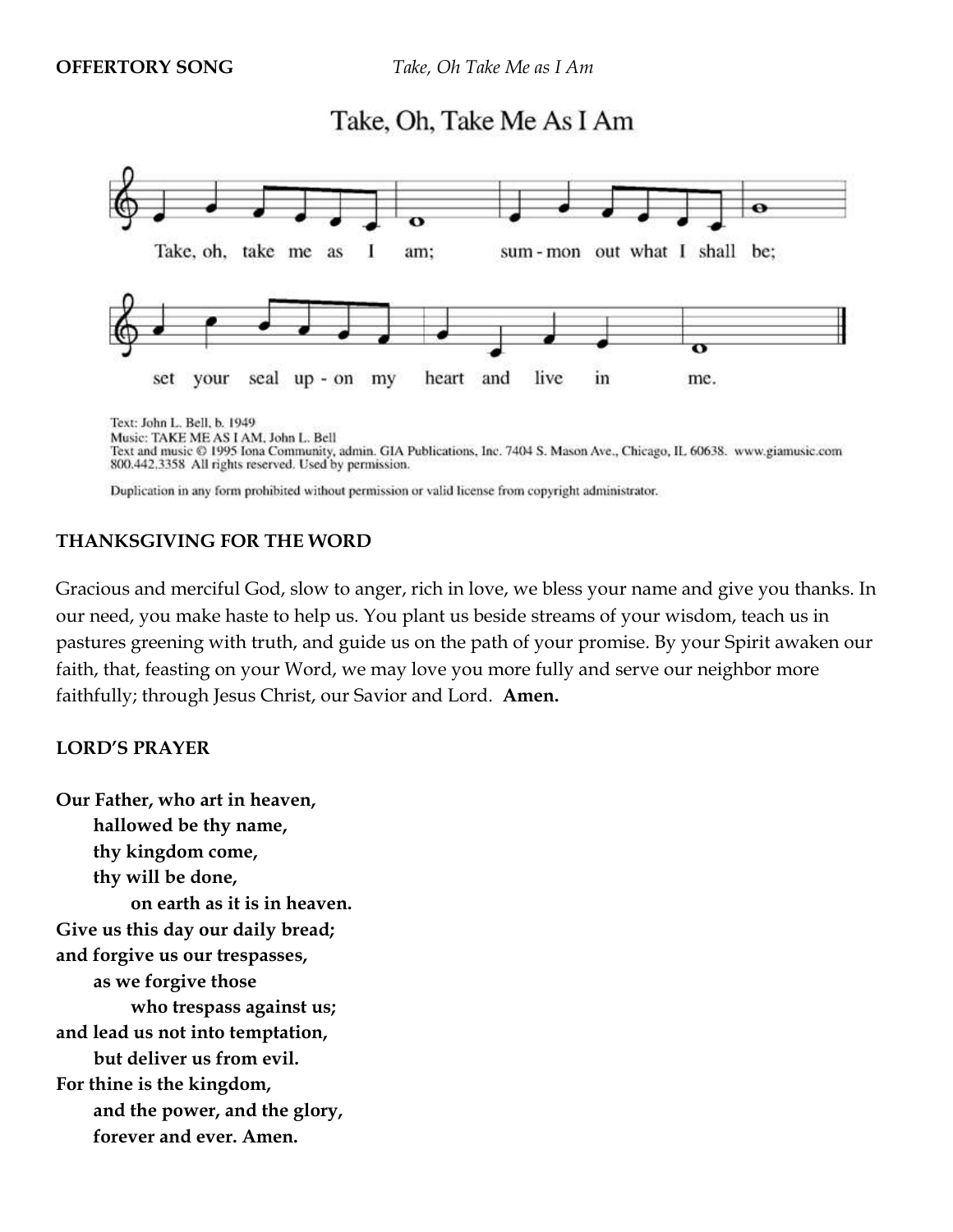### **BLESSING**

May the Lord bless you and keep you,

May the Lord make his face to shine upon you and be gracious to you.

May the Lord look upon you with favor and give you peace.

### **ANNOUNCEMENTS**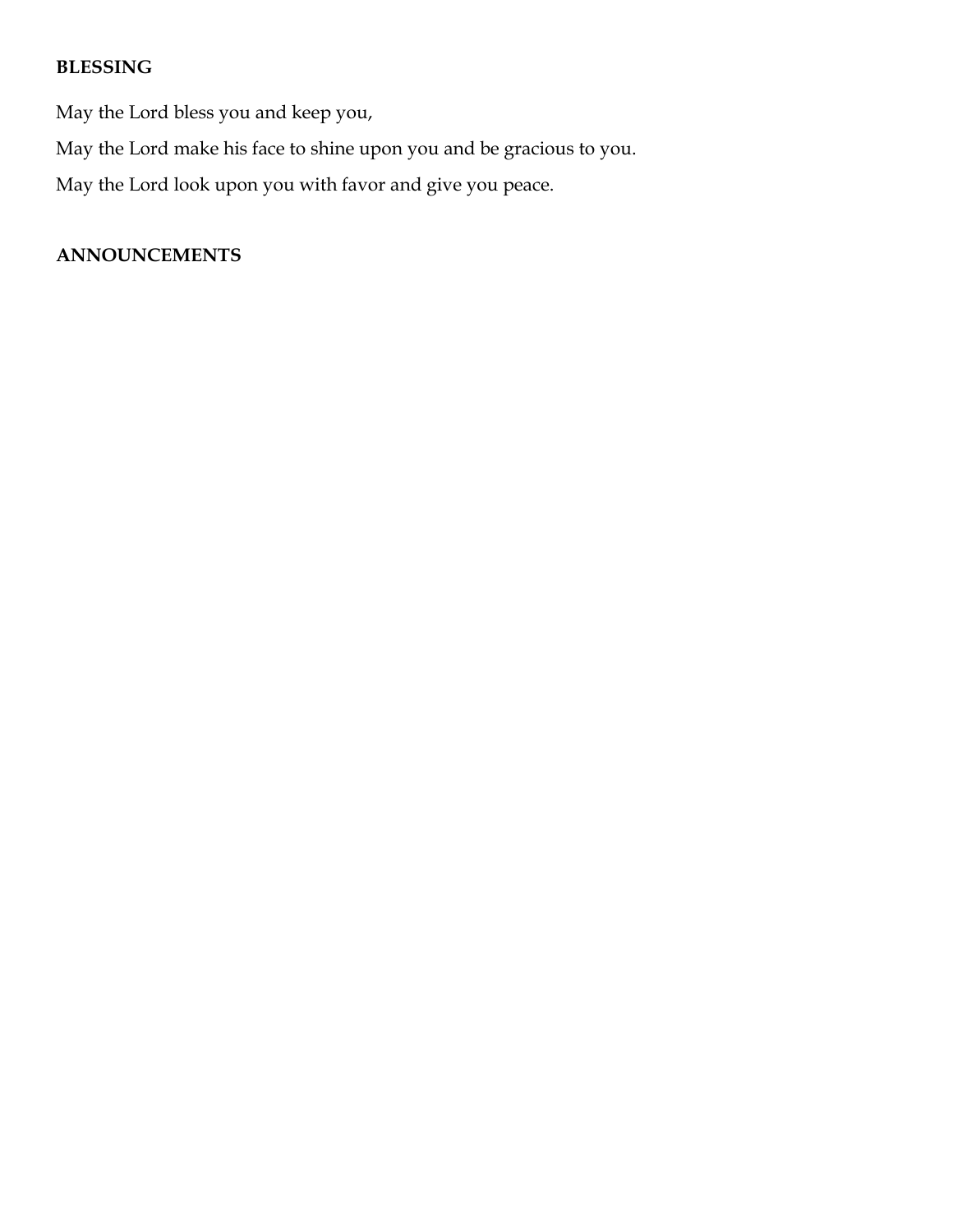*This hymn is based on St. Francis' prayer: Canticle to the Creatures. The last verses were written near the end of his life.* 

# All Creatures, Worship God Most High!



Alleluia.

Text: Francis of Assisi, 1182-1226; tr. composite Music: LASST UNS ERFREUEN, Geistliche Kirchengesänge, Köln, 1623 Text © 1997 Augsburg Fortress.

Alleluia.

Duplication in any form prohibited without permission or valid license from copyright administrator.